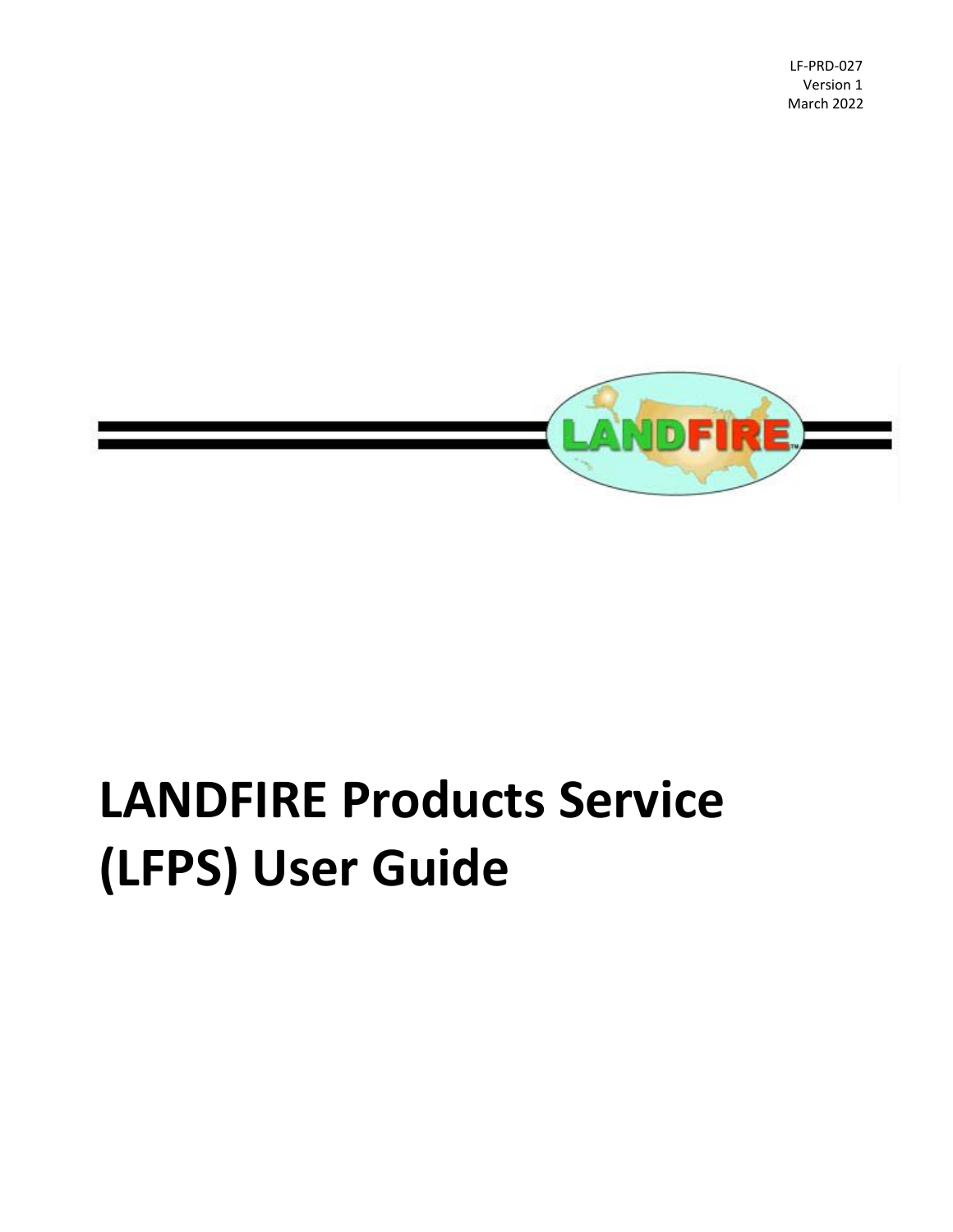## <span id="page-1-0"></span>LANDFIRE Products Service (LFPS) User Guide {aka Landscape Service}

### Contents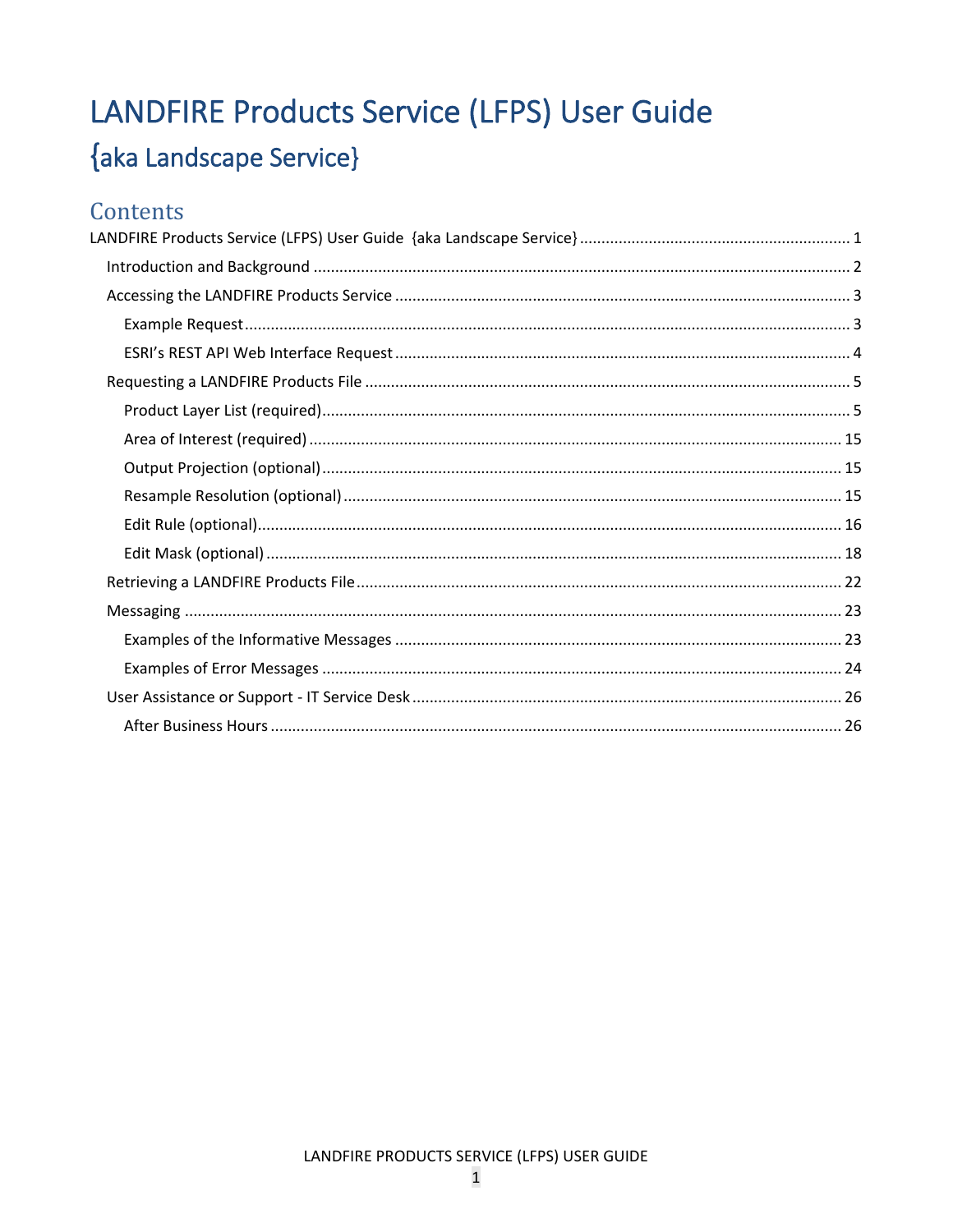## <span id="page-2-0"></span>Introduction and Background

The Landscape Fire and Resource Management Planning Tools (LANDFIRE) program produces national scale, spatial products that represent the best available contiguous data for the United States (U.S.). LANDFIRE (LF) products/data characterize the current states of vegetation, fuels, fire regimes, and disturbances. Additional products include reference data, land management activities databases, and ecological models. LF data are crucial to fire modeling to support both operational decision making and fuels planning.

While many of the products are inputs to downstream LF products that are critical to wildland fire management (e.g., fuels, fire regimes), many of the upstream products (e.g., vegetation, cover, height) are also valued as standalone products for natural resource managers and researchers. LF is an important suite of data beyond wildland fire management.

The LF program currently delivers products using three (3) main delivery formats (See [LANDFIRE](https://www.landfire.gov/getdata.php)  [Program: Get Data\)](https://www.landfire.gov/getdata.php). Each of these options allow for users to access LF spatial data (raster and vector) for further use and analysis. Each of these methods allows users to order product layers one at a time and use as is with minimal processing (such as modifying output map projection) as part of delivery.

- 1. Users can obtain product layers using a clip and ship type delivery from the LF Data Distribution System via the program's website
- 2. For larger area analysis, users can download product layers in extent mosaics (CONUS, Alaska, Hawaii, and the insular areas)
- 3. LF product layers can also be streamed into users' systems via REST and WCS calls

Now, the LF Program has developed another method to facilitate access to its products. The LF Product Service (LFPS) is a RESTful Application Programming Interface (API) that allows users to request and download a LF products file through an API using HTTPS requests. The LF products file is an output file incorporating the requested LF product layers via a multiband raster. In addition, users can resample the product layers to a coarser resolution, define an output projection for a study area, and edit select product layers based on rules using other product layers within the products file via the LFPS.

Features of the LF Products Service include:

- 100% RESTful
- Supports GET & POST for Endpoints
- All Downloads Endpoint(s) support Cross-Origin Resource Sharing (CORS)
- Asynchronous by default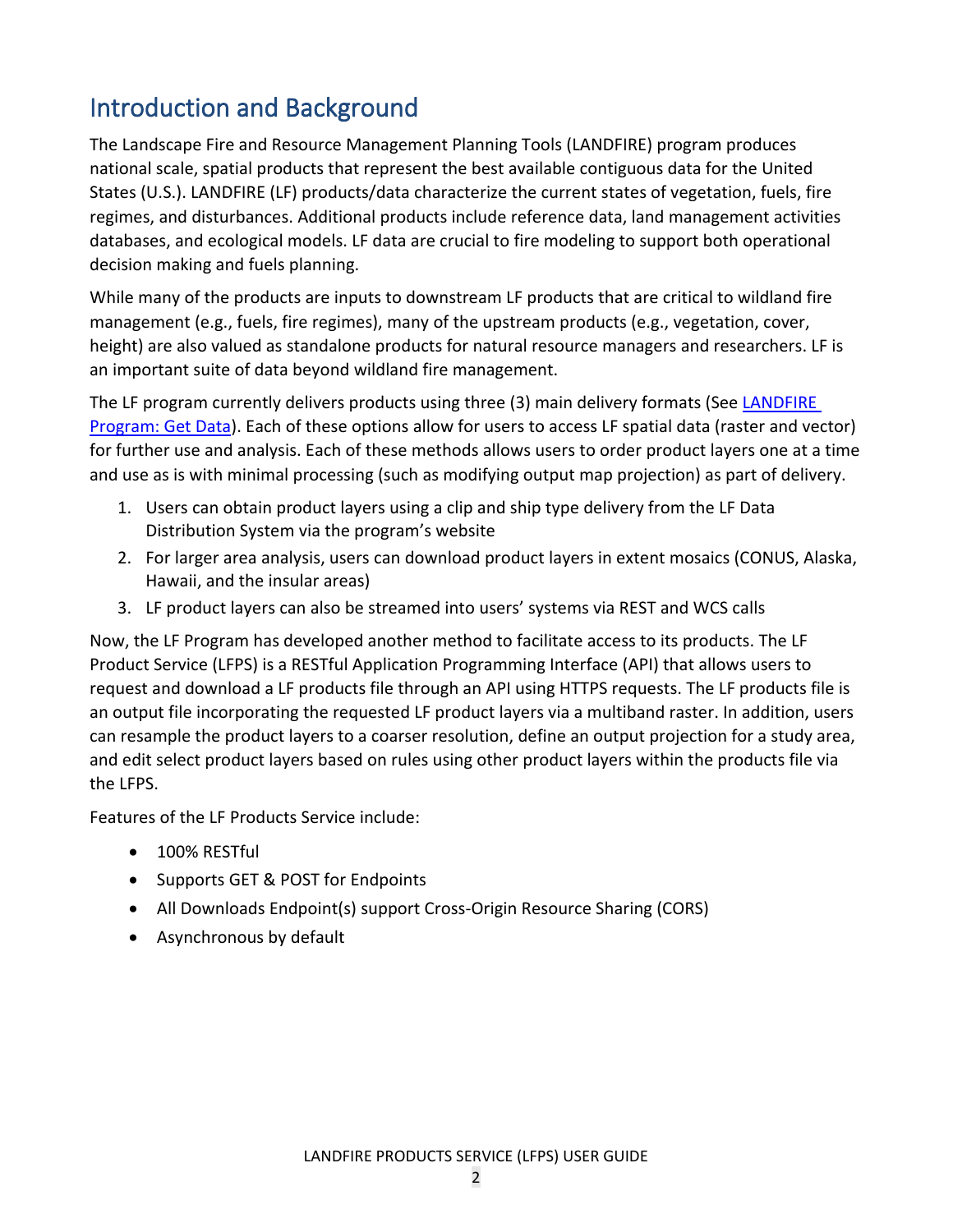## <span id="page-3-0"></span>Accessing the LANDFIRE Products Service

The LFPS can be accessed in several ways:

- Python, php, unix wget, or anything that can call a URL (including an internet browser)
- ESRI's REST API/Web Interface [\(https://lfps.usgs.gov/arcgis/rest/services/LandfireProductService/GPServer/LandfireProductS](https://lfps.usgs.gov/arcgis/rest/services/LandfireProductService/GPServer/LandfireProductService) [ervice](https://lfps.usgs.gov/arcgis/rest/services/LandfireProductService/GPServer/LandfireProductService)
- Scripting tools like Postman [\(https://www.postman.com/\)](https://www.postman.com/)

#### <span id="page-3-1"></span>Example Request

Below are two identical requests - one made via a URL and the second with ESRI's REST API Web Interface. The requests are for eight (8) products used to run fire behavior models from the LF 2014 (v.1.4.0) version at a 90m resolution reprojected to the California Albers NAD83 (2011) coordinate system (EPSG:6414) with edits to update the fuel products.

#### *URL Request*

[https://lfps.usgs.gov/arcgis/rest/services/LandfireProductService/GPServer/LandfireProductService/submitJob](https://lfps.usgs.gov/arcgis/rest/services/LandfireProductService/GPServer/LandfireProductService/submitJob?Output_Projection=6414&Resample_Resolution=90&Layer_List=ELEV2020;SLPD2020;ASP2020;140FBFM40;140CC;140CH;140CBH;140CBD&Area_Of_Interest=-123.7835%2041.7534%20-123.6352%2041.8042&Edit_Rule=%7b%22edit%22:%5b%7b%22condition%22:%5b%7b%22product%22:%22ELEV2020%22,%22operator%22:%22lt%22,%22value%22:1100%7d%5d,%22change%22:%5b%7b%22product%22:%22140FBFM40%22,%22operator%22:%22st%22,%22value%22:163%7d,%7b%22product%22:%22140CBH%22,%22operator%22:%22st%22,%22value%22:15%7d,%7b%22product%22:%22140CBD%22,%22operator%22:%22st%22,%22value%22:27%7d,%7b%22product%22:%22140CC%22,%22operator%22:%22st%22,%22value%22:66%7d,%7b%22product%22:%22140CH%22,%22operator%22:%22ib%22,%22value%22:50%7d%5d%7d,%7b%22condition%22:%5b%7b%22product%22:%22ELEV2020%22,%22operator%22:%22lt%22,%22value%22:1200%7d,%7b%22product%22:%22ELEV2020%22,%22operator%22:%22ge%22,%22value%22:1100%7d%5d,%22change%22:%5b%7b%22product%22:%22140FBFM40%22,%22operator%22:%22st%22,%22value%22:162%7d,%7b%22product%22:%22140CBH%22,%22operator%22:%22st%22,%22value%22:8%7d,%7b%22product%22:%22140CBD%22,%22operator%22:%22st%22,%22value%22:17%7d,%7b%22product%22:%22140CC%22,%22operator%22:%22st%22,%22value%22:36%7d,%7b%22product%22:%22140CH%22,%22operator%22:%22db%22,%22value%22:50%7d%5d%7d%5d%7d) [?Output\\_Projection=6414&Resample\\_Resolution=90&Layer\\_List=ELEV2020;SLPD2020;ASP2020;140FBFM40;1](https://lfps.usgs.gov/arcgis/rest/services/LandfireProductService/GPServer/LandfireProductService/submitJob?Output_Projection=6414&Resample_Resolution=90&Layer_List=ELEV2020;SLPD2020;ASP2020;140FBFM40;140CC;140CH;140CBH;140CBD&Area_Of_Interest=-123.7835%2041.7534%20-123.6352%2041.8042&Edit_Rule=%7b%22edit%22:%5b%7b%22condition%22:%5b%7b%22product%22:%22ELEV2020%22,%22operator%22:%22lt%22,%22value%22:1100%7d%5d,%22change%22:%5b%7b%22product%22:%22140FBFM40%22,%22operator%22:%22st%22,%22value%22:163%7d,%7b%22product%22:%22140CBH%22,%22operator%22:%22st%22,%22value%22:15%7d,%7b%22product%22:%22140CBD%22,%22operator%22:%22st%22,%22value%22:27%7d,%7b%22product%22:%22140CC%22,%22operator%22:%22st%22,%22value%22:66%7d,%7b%22product%22:%22140CH%22,%22operator%22:%22ib%22,%22value%22:50%7d%5d%7d,%7b%22condition%22:%5b%7b%22product%22:%22ELEV2020%22,%22operator%22:%22lt%22,%22value%22:1200%7d,%7b%22product%22:%22ELEV2020%22,%22operator%22:%22ge%22,%22value%22:1100%7d%5d,%22change%22:%5b%7b%22product%22:%22140FBFM40%22,%22operator%22:%22st%22,%22value%22:162%7d,%7b%22product%22:%22140CBH%22,%22operator%22:%22st%22,%22value%22:8%7d,%7b%22product%22:%22140CBD%22,%22operator%22:%22st%22,%22value%22:17%7d,%7b%22product%22:%22140CC%22,%22operator%22:%22st%22,%22value%22:36%7d,%7b%22product%22:%22140CH%22,%22operator%22:%22db%22,%22value%22:50%7d%5d%7d%5d%7d) [40CC;140CH;140CBH;140CBD&Area\\_Of\\_Interest=-123.7835%2041.7534%20-](https://lfps.usgs.gov/arcgis/rest/services/LandfireProductService/GPServer/LandfireProductService/submitJob?Output_Projection=6414&Resample_Resolution=90&Layer_List=ELEV2020;SLPD2020;ASP2020;140FBFM40;140CC;140CH;140CBH;140CBD&Area_Of_Interest=-123.7835%2041.7534%20-123.6352%2041.8042&Edit_Rule=%7b%22edit%22:%5b%7b%22condition%22:%5b%7b%22product%22:%22ELEV2020%22,%22operator%22:%22lt%22,%22value%22:1100%7d%5d,%22change%22:%5b%7b%22product%22:%22140FBFM40%22,%22operator%22:%22st%22,%22value%22:163%7d,%7b%22product%22:%22140CBH%22,%22operator%22:%22st%22,%22value%22:15%7d,%7b%22product%22:%22140CBD%22,%22operator%22:%22st%22,%22value%22:27%7d,%7b%22product%22:%22140CC%22,%22operator%22:%22st%22,%22value%22:66%7d,%7b%22product%22:%22140CH%22,%22operator%22:%22ib%22,%22value%22:50%7d%5d%7d,%7b%22condition%22:%5b%7b%22product%22:%22ELEV2020%22,%22operator%22:%22lt%22,%22value%22:1200%7d,%7b%22product%22:%22ELEV2020%22,%22operator%22:%22ge%22,%22value%22:1100%7d%5d,%22change%22:%5b%7b%22product%22:%22140FBFM40%22,%22operator%22:%22st%22,%22value%22:162%7d,%7b%22product%22:%22140CBH%22,%22operator%22:%22st%22,%22value%22:8%7d,%7b%22product%22:%22140CBD%22,%22operator%22:%22st%22,%22value%22:17%7d,%7b%22product%22:%22140CC%22,%22operator%22:%22st%22,%22value%22:36%7d,%7b%22product%22:%22140CH%22,%22operator%22:%22db%22,%22value%22:50%7d%5d%7d%5d%7d) [123.6352%2041.8042&Edit\\_Rule={"edit":\[{"condition":\[{"product":"ELEV2020","operator":"lt","value":1100}\],"](https://lfps.usgs.gov/arcgis/rest/services/LandfireProductService/GPServer/LandfireProductService/submitJob?Output_Projection=6414&Resample_Resolution=90&Layer_List=ELEV2020;SLPD2020;ASP2020;140FBFM40;140CC;140CH;140CBH;140CBD&Area_Of_Interest=-123.7835%2041.7534%20-123.6352%2041.8042&Edit_Rule=%7b%22edit%22:%5b%7b%22condition%22:%5b%7b%22product%22:%22ELEV2020%22,%22operator%22:%22lt%22,%22value%22:1100%7d%5d,%22change%22:%5b%7b%22product%22:%22140FBFM40%22,%22operator%22:%22st%22,%22value%22:163%7d,%7b%22product%22:%22140CBH%22,%22operator%22:%22st%22,%22value%22:15%7d,%7b%22product%22:%22140CBD%22,%22operator%22:%22st%22,%22value%22:27%7d,%7b%22product%22:%22140CC%22,%22operator%22:%22st%22,%22value%22:66%7d,%7b%22product%22:%22140CH%22,%22operator%22:%22ib%22,%22value%22:50%7d%5d%7d,%7b%22condition%22:%5b%7b%22product%22:%22ELEV2020%22,%22operator%22:%22lt%22,%22value%22:1200%7d,%7b%22product%22:%22ELEV2020%22,%22operator%22:%22ge%22,%22value%22:1100%7d%5d,%22change%22:%5b%7b%22product%22:%22140FBFM40%22,%22operator%22:%22st%22,%22value%22:162%7d,%7b%22product%22:%22140CBH%22,%22operator%22:%22st%22,%22value%22:8%7d,%7b%22product%22:%22140CBD%22,%22operator%22:%22st%22,%22value%22:17%7d,%7b%22product%22:%22140CC%22,%22operator%22:%22st%22,%22value%22:36%7d,%7b%22product%22:%22140CH%22,%22operator%22:%22db%22,%22value%22:50%7d%5d%7d%5d%7d) [change":\[{"product":"140FBFM40","operator":"st","value":163},{"product":"140CBH","operator":"st","value":](https://lfps.usgs.gov/arcgis/rest/services/LandfireProductService/GPServer/LandfireProductService/submitJob?Output_Projection=6414&Resample_Resolution=90&Layer_List=ELEV2020;SLPD2020;ASP2020;140FBFM40;140CC;140CH;140CBH;140CBD&Area_Of_Interest=-123.7835%2041.7534%20-123.6352%2041.8042&Edit_Rule=%7b%22edit%22:%5b%7b%22condition%22:%5b%7b%22product%22:%22ELEV2020%22,%22operator%22:%22lt%22,%22value%22:1100%7d%5d,%22change%22:%5b%7b%22product%22:%22140FBFM40%22,%22operator%22:%22st%22,%22value%22:163%7d,%7b%22product%22:%22140CBH%22,%22operator%22:%22st%22,%22value%22:15%7d,%7b%22product%22:%22140CBD%22,%22operator%22:%22st%22,%22value%22:27%7d,%7b%22product%22:%22140CC%22,%22operator%22:%22st%22,%22value%22:66%7d,%7b%22product%22:%22140CH%22,%22operator%22:%22ib%22,%22value%22:50%7d%5d%7d,%7b%22condition%22:%5b%7b%22product%22:%22ELEV2020%22,%22operator%22:%22lt%22,%22value%22:1200%7d,%7b%22product%22:%22ELEV2020%22,%22operator%22:%22ge%22,%22value%22:1100%7d%5d,%22change%22:%5b%7b%22product%22:%22140FBFM40%22,%22operator%22:%22st%22,%22value%22:162%7d,%7b%22product%22:%22140CBH%22,%22operator%22:%22st%22,%22value%22:8%7d,%7b%22product%22:%22140CBD%22,%22operator%22:%22st%22,%22value%22:17%7d,%7b%22product%22:%22140CC%22,%22operator%22:%22st%22,%22value%22:36%7d,%7b%22product%22:%22140CH%22,%22operator%22:%22db%22,%22value%22:50%7d%5d%7d%5d%7d) [15},{"product":"140CBD","operator":"st","value":27},{"product":"140CC","operator":"st","value":66},{"product](https://lfps.usgs.gov/arcgis/rest/services/LandfireProductService/GPServer/LandfireProductService/submitJob?Output_Projection=6414&Resample_Resolution=90&Layer_List=ELEV2020;SLPD2020;ASP2020;140FBFM40;140CC;140CH;140CBH;140CBD&Area_Of_Interest=-123.7835%2041.7534%20-123.6352%2041.8042&Edit_Rule=%7b%22edit%22:%5b%7b%22condition%22:%5b%7b%22product%22:%22ELEV2020%22,%22operator%22:%22lt%22,%22value%22:1100%7d%5d,%22change%22:%5b%7b%22product%22:%22140FBFM40%22,%22operator%22:%22st%22,%22value%22:163%7d,%7b%22product%22:%22140CBH%22,%22operator%22:%22st%22,%22value%22:15%7d,%7b%22product%22:%22140CBD%22,%22operator%22:%22st%22,%22value%22:27%7d,%7b%22product%22:%22140CC%22,%22operator%22:%22st%22,%22value%22:66%7d,%7b%22product%22:%22140CH%22,%22operator%22:%22ib%22,%22value%22:50%7d%5d%7d,%7b%22condition%22:%5b%7b%22product%22:%22ELEV2020%22,%22operator%22:%22lt%22,%22value%22:1200%7d,%7b%22product%22:%22ELEV2020%22,%22operator%22:%22ge%22,%22value%22:1100%7d%5d,%22change%22:%5b%7b%22product%22:%22140FBFM40%22,%22operator%22:%22st%22,%22value%22:162%7d,%7b%22product%22:%22140CBH%22,%22operator%22:%22st%22,%22value%22:8%7d,%7b%22product%22:%22140CBD%22,%22operator%22:%22st%22,%22value%22:17%7d,%7b%22product%22:%22140CC%22,%22operator%22:%22st%22,%22value%22:36%7d,%7b%22product%22:%22140CH%22,%22operator%22:%22db%22,%22value%22:50%7d%5d%7d%5d%7d) [":"140CH","operator":"ib","value":50}\]},{"condition":\[{"product":"ELEV2020","operator":"lt","value":1200},{"p](https://lfps.usgs.gov/arcgis/rest/services/LandfireProductService/GPServer/LandfireProductService/submitJob?Output_Projection=6414&Resample_Resolution=90&Layer_List=ELEV2020;SLPD2020;ASP2020;140FBFM40;140CC;140CH;140CBH;140CBD&Area_Of_Interest=-123.7835%2041.7534%20-123.6352%2041.8042&Edit_Rule=%7b%22edit%22:%5b%7b%22condition%22:%5b%7b%22product%22:%22ELEV2020%22,%22operator%22:%22lt%22,%22value%22:1100%7d%5d,%22change%22:%5b%7b%22product%22:%22140FBFM40%22,%22operator%22:%22st%22,%22value%22:163%7d,%7b%22product%22:%22140CBH%22,%22operator%22:%22st%22,%22value%22:15%7d,%7b%22product%22:%22140CBD%22,%22operator%22:%22st%22,%22value%22:27%7d,%7b%22product%22:%22140CC%22,%22operator%22:%22st%22,%22value%22:66%7d,%7b%22product%22:%22140CH%22,%22operator%22:%22ib%22,%22value%22:50%7d%5d%7d,%7b%22condition%22:%5b%7b%22product%22:%22ELEV2020%22,%22operator%22:%22lt%22,%22value%22:1200%7d,%7b%22product%22:%22ELEV2020%22,%22operator%22:%22ge%22,%22value%22:1100%7d%5d,%22change%22:%5b%7b%22product%22:%22140FBFM40%22,%22operator%22:%22st%22,%22value%22:162%7d,%7b%22product%22:%22140CBH%22,%22operator%22:%22st%22,%22value%22:8%7d,%7b%22product%22:%22140CBD%22,%22operator%22:%22st%22,%22value%22:17%7d,%7b%22product%22:%22140CC%22,%22operator%22:%22st%22,%22value%22:36%7d,%7b%22product%22:%22140CH%22,%22operator%22:%22db%22,%22value%22:50%7d%5d%7d%5d%7d) [roduct":"ELEV2020","operator":"ge","value":1100}\],"change":\[{"product":"140FBFM40","operator":"st","value](https://lfps.usgs.gov/arcgis/rest/services/LandfireProductService/GPServer/LandfireProductService/submitJob?Output_Projection=6414&Resample_Resolution=90&Layer_List=ELEV2020;SLPD2020;ASP2020;140FBFM40;140CC;140CH;140CBH;140CBD&Area_Of_Interest=-123.7835%2041.7534%20-123.6352%2041.8042&Edit_Rule=%7b%22edit%22:%5b%7b%22condition%22:%5b%7b%22product%22:%22ELEV2020%22,%22operator%22:%22lt%22,%22value%22:1100%7d%5d,%22change%22:%5b%7b%22product%22:%22140FBFM40%22,%22operator%22:%22st%22,%22value%22:163%7d,%7b%22product%22:%22140CBH%22,%22operator%22:%22st%22,%22value%22:15%7d,%7b%22product%22:%22140CBD%22,%22operator%22:%22st%22,%22value%22:27%7d,%7b%22product%22:%22140CC%22,%22operator%22:%22st%22,%22value%22:66%7d,%7b%22product%22:%22140CH%22,%22operator%22:%22ib%22,%22value%22:50%7d%5d%7d,%7b%22condition%22:%5b%7b%22product%22:%22ELEV2020%22,%22operator%22:%22lt%22,%22value%22:1200%7d,%7b%22product%22:%22ELEV2020%22,%22operator%22:%22ge%22,%22value%22:1100%7d%5d,%22change%22:%5b%7b%22product%22:%22140FBFM40%22,%22operator%22:%22st%22,%22value%22:162%7d,%7b%22product%22:%22140CBH%22,%22operator%22:%22st%22,%22value%22:8%7d,%7b%22product%22:%22140CBD%22,%22operator%22:%22st%22,%22value%22:17%7d,%7b%22product%22:%22140CC%22,%22operator%22:%22st%22,%22value%22:36%7d,%7b%22product%22:%22140CH%22,%22operator%22:%22db%22,%22value%22:50%7d%5d%7d%5d%7d) [":162},{"product":"140CBH","operator":"st","value":8},{"product":"140CBD","operator":"st","value":17},{"prod](https://lfps.usgs.gov/arcgis/rest/services/LandfireProductService/GPServer/LandfireProductService/submitJob?Output_Projection=6414&Resample_Resolution=90&Layer_List=ELEV2020;SLPD2020;ASP2020;140FBFM40;140CC;140CH;140CBH;140CBD&Area_Of_Interest=-123.7835%2041.7534%20-123.6352%2041.8042&Edit_Rule=%7b%22edit%22:%5b%7b%22condition%22:%5b%7b%22product%22:%22ELEV2020%22,%22operator%22:%22lt%22,%22value%22:1100%7d%5d,%22change%22:%5b%7b%22product%22:%22140FBFM40%22,%22operator%22:%22st%22,%22value%22:163%7d,%7b%22product%22:%22140CBH%22,%22operator%22:%22st%22,%22value%22:15%7d,%7b%22product%22:%22140CBD%22,%22operator%22:%22st%22,%22value%22:27%7d,%7b%22product%22:%22140CC%22,%22operator%22:%22st%22,%22value%22:66%7d,%7b%22product%22:%22140CH%22,%22operator%22:%22ib%22,%22value%22:50%7d%5d%7d,%7b%22condition%22:%5b%7b%22product%22:%22ELEV2020%22,%22operator%22:%22lt%22,%22value%22:1200%7d,%7b%22product%22:%22ELEV2020%22,%22operator%22:%22ge%22,%22value%22:1100%7d%5d,%22change%22:%5b%7b%22product%22:%22140FBFM40%22,%22operator%22:%22st%22,%22value%22:162%7d,%7b%22product%22:%22140CBH%22,%22operator%22:%22st%22,%22value%22:8%7d,%7b%22product%22:%22140CBD%22,%22operator%22:%22st%22,%22value%22:17%7d,%7b%22product%22:%22140CC%22,%22operator%22:%22st%22,%22value%22:36%7d,%7b%22product%22:%22140CH%22,%22operator%22:%22db%22,%22value%22:50%7d%5d%7d%5d%7d)

[uct":"140CC","operator":"st","value":36},{"product":"140CH","operator":"db","value":50}\]}\]}](https://lfps.usgs.gov/arcgis/rest/services/LandfireProductService/GPServer/LandfireProductService/submitJob?Output_Projection=6414&Resample_Resolution=90&Layer_List=ELEV2020;SLPD2020;ASP2020;140FBFM40;140CC;140CH;140CBH;140CBD&Area_Of_Interest=-123.7835%2041.7534%20-123.6352%2041.8042&Edit_Rule=%7b%22edit%22:%5b%7b%22condition%22:%5b%7b%22product%22:%22ELEV2020%22,%22operator%22:%22lt%22,%22value%22:1100%7d%5d,%22change%22:%5b%7b%22product%22:%22140FBFM40%22,%22operator%22:%22st%22,%22value%22:163%7d,%7b%22product%22:%22140CBH%22,%22operator%22:%22st%22,%22value%22:15%7d,%7b%22product%22:%22140CBD%22,%22operator%22:%22st%22,%22value%22:27%7d,%7b%22product%22:%22140CC%22,%22operator%22:%22st%22,%22value%22:66%7d,%7b%22product%22:%22140CH%22,%22operator%22:%22ib%22,%22value%22:50%7d%5d%7d,%7b%22condition%22:%5b%7b%22product%22:%22ELEV2020%22,%22operator%22:%22lt%22,%22value%22:1200%7d,%7b%22product%22:%22ELEV2020%22,%22operator%22:%22ge%22,%22value%22:1100%7d%5d,%22change%22:%5b%7b%22product%22:%22140FBFM40%22,%22operator%22:%22st%22,%22value%22:162%7d,%7b%22product%22:%22140CBH%22,%22operator%22:%22st%22,%22value%22:8%7d,%7b%22product%22:%22140CBD%22,%22operator%22:%22st%22,%22value%22:17%7d,%7b%22product%22:%22140CC%22,%22operator%22:%22st%22,%22value%22:36%7d,%7b%22product%22:%22140CH%22,%22operator%22:%22db%22,%22value%22:50%7d%5d%7d%5d%7d)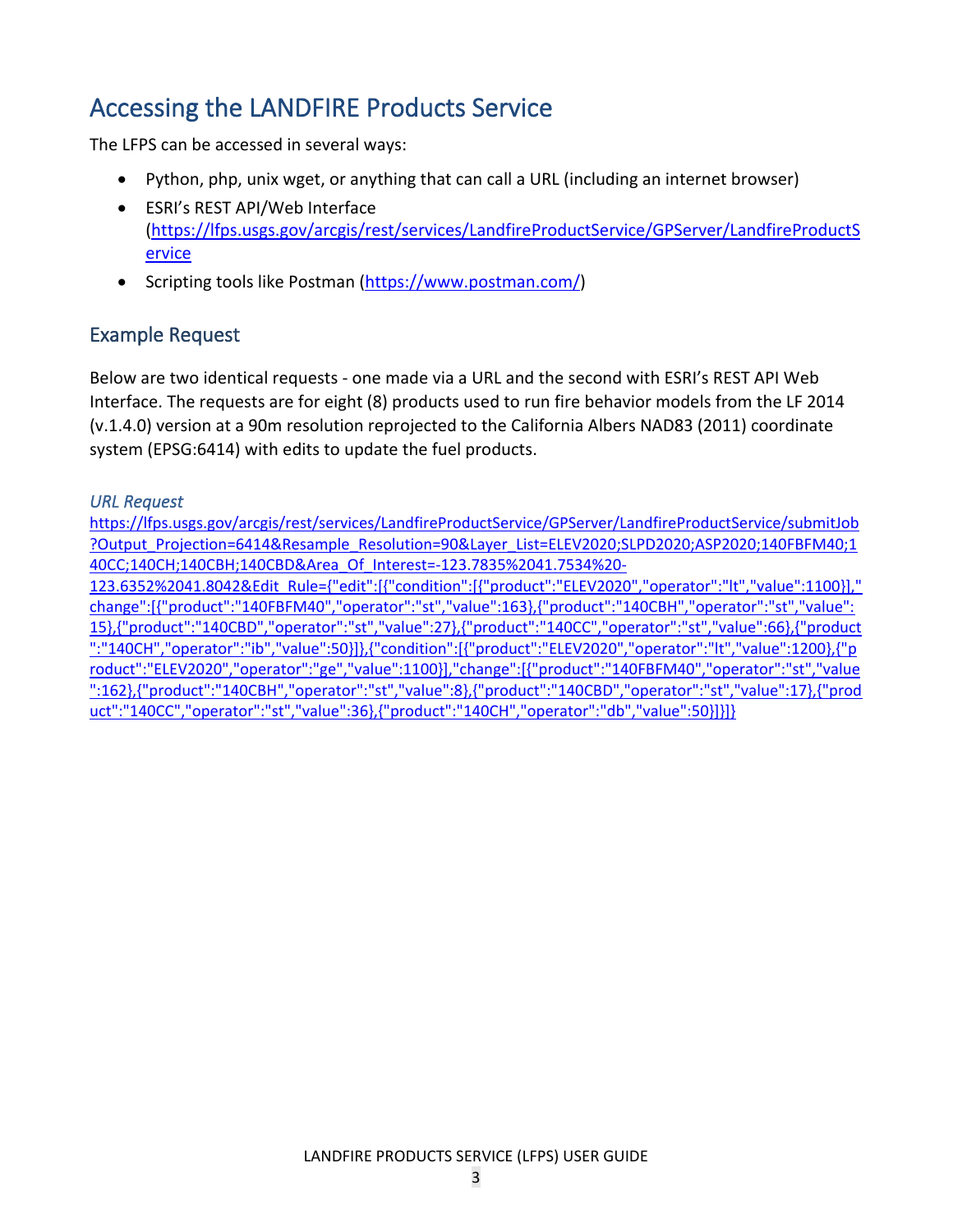#### <span id="page-4-0"></span>ESRI's REST API/Web Interface Request

#### [https://lfps.usgs.gov/arcgis/rest/services/LandfireProductService/GPServer/LandfireProductService/s](https://lfps.usgs.gov/arcgis/rest/services/LandfireProductService/GPServer/LandfireProductService/submitJob) [ubmitJob](https://lfps.usgs.gov/arcgis/rest/services/LandscapeService/GPServer/LandscapeService/submitJob)

#### **ArcGIS REST Services Directory**

Home > services > LandfireProductService (GPServer) > LandfireProductService > submitJob

#### **Submit Job (LandfireProductService)**

| Layer List:<br>(GPString)                     | ELEV2020; SLPD2020; ASP2020; 140FBFM40; 140CC; 140CH; 140CBH; 140<br>CBD                                                                                                                                           |
|-----------------------------------------------|--------------------------------------------------------------------------------------------------------------------------------------------------------------------------------------------------------------------|
| Area of Interest:<br>(GPString)               | $-123.7835$ $41.7534$ $-123.6352$ $41.8042$                                                                                                                                                                        |
| Output Projection:<br>(GPString)              | 6414                                                                                                                                                                                                               |
| Resample Resolution:<br>(GPLong)              | 90                                                                                                                                                                                                                 |
| <b>Edit Rule:</b><br>(GPString)               | {"edit": [{"condition":<br>[{"product":"ELEV2020","operator":"]t;","value":1100}],"cha<br>nge": [{"product": "140FBFM40", "operator": "st", "value": 163},<br>{"product": "140CBH", "operator": "st", "value":15}, |
| Edit Mask:<br>(GPMultiValue: GPDataFile)      | H.                                                                                                                                                                                                                 |
| Format:<br>Submit Job (GET) Submit Job (POST) | <b>HTML</b><br>v                                                                                                                                                                                                   |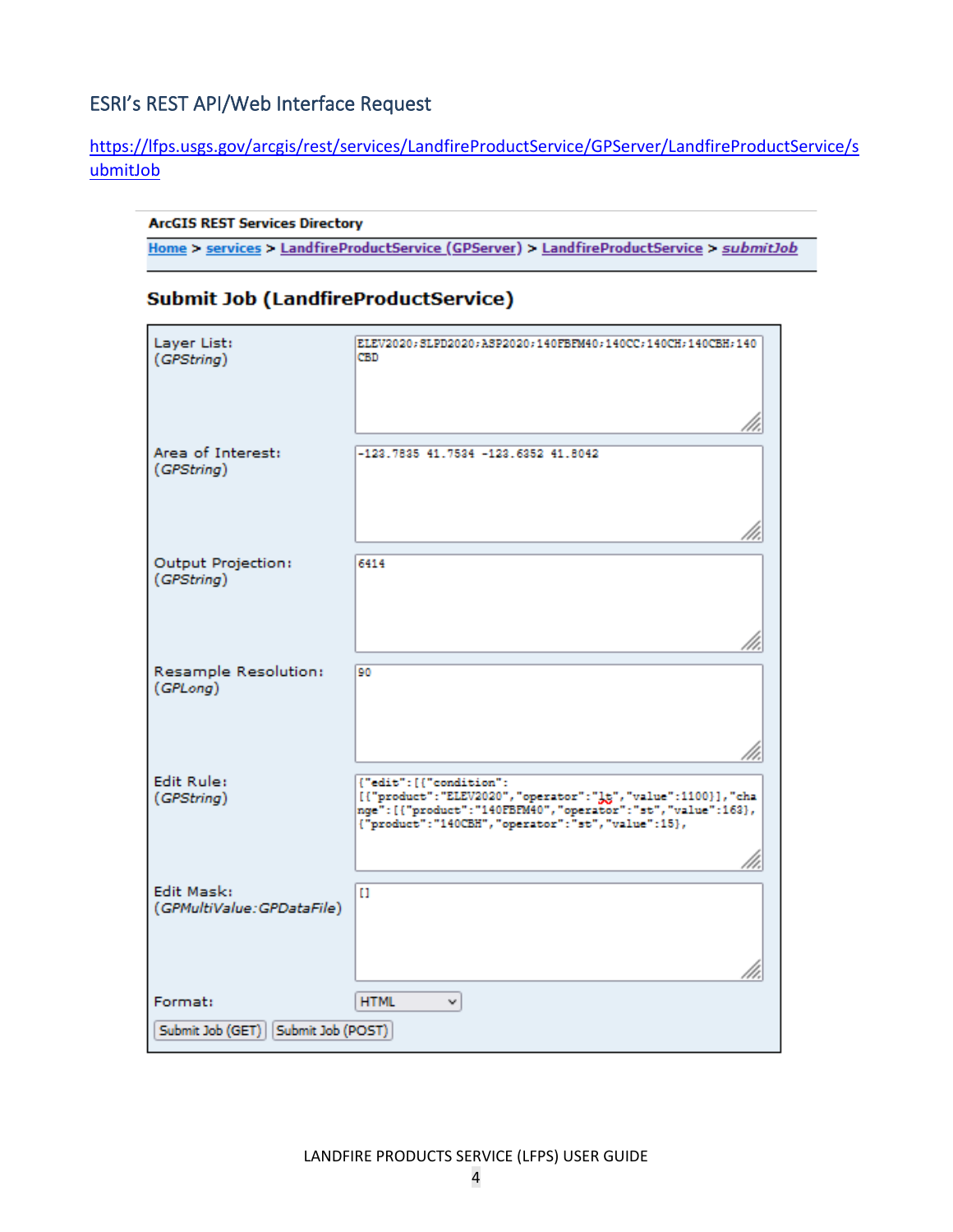## <span id="page-5-0"></span>Requesting a LANDFIRE Products File

The service receives requests via a RESTful API and provides information on task completion. When completed the service returns a multi-band GeoTIFF file and associated metadata in a zipped folder with the LF products in the order requested.

Two parameters are required when making a request:

- Product list a list of the products to include
- Area of interest the bounding box coordinates that define the area (extent) of the product request

Four parameters are optional:

- Output projection used when the default projection is not desired
- Resampling resolution used when a coarser resolution than the default value, 30m, is needed
- Edit rule(s) used to modify products within the Fuel theme using products within the requested Product List and modifier and conditional statements
- Edit mask(s) used to limit Edit Rule(s) to specific areas using uploaded shapefiles

#### <span id="page-5-1"></span>Product Layer List (required)

```
{
"paramName": "Layer List",
"dataType": "GPString",
"value": "ELEV2020;SLPD2020;ASP2020;140FBFM40;140CC;140CH;140CBH;140CBD"
}
```
The Product Layer List (see example above) is a required parameter. It lists LF product layers separated by semicolons in the order desired within the LF Products File.

Not all versions of LF products will be available in the LFPS. As newer versions are released, older versions will be removed. The base mapped versions (LF 2001/ 1.0.5 and LF 2016 Remap / LF 2.0.0) will always be available via the LFPS; however, only the three updated versions (e.g., LF 2012 / 1.3.0) will persist.

A table with the currently available LF product layers is provided at [https://lfps.usgs.gov/helpdocs/](https://lfps.usgs.gov/helpdocs/LFProductsServiceUserGuide.pdf) [LFProductsServiceUserGuide.pdf](https://lfps.usgs.gov/helpdocs/LFProductsServiceUserGuide.pdf). Its contents include LF Data Products by Name, Theme (Fire Regime, Fuel, Topographic, Vegetation, Disturbance, Seasonal (MoD-FIS), and Map Zones), Abbreviation, Layer Name (Use for Layer List Parameter), and Version. Data availability by Geographic Area (GeoArea) is also indicated. Current product availability can also be found at [LANDFIRE \(LF\) Program: Data Products - Overview \(usgs.gov\).](https://landfire.gov/data_overviews.php) Note that although data are available via the LFPS for the Conterminous U.S., Alaska (AK), and Hawaii (HI), data are not available for Insular Areas (IA: Pacific and Caribbean Islands and Territories).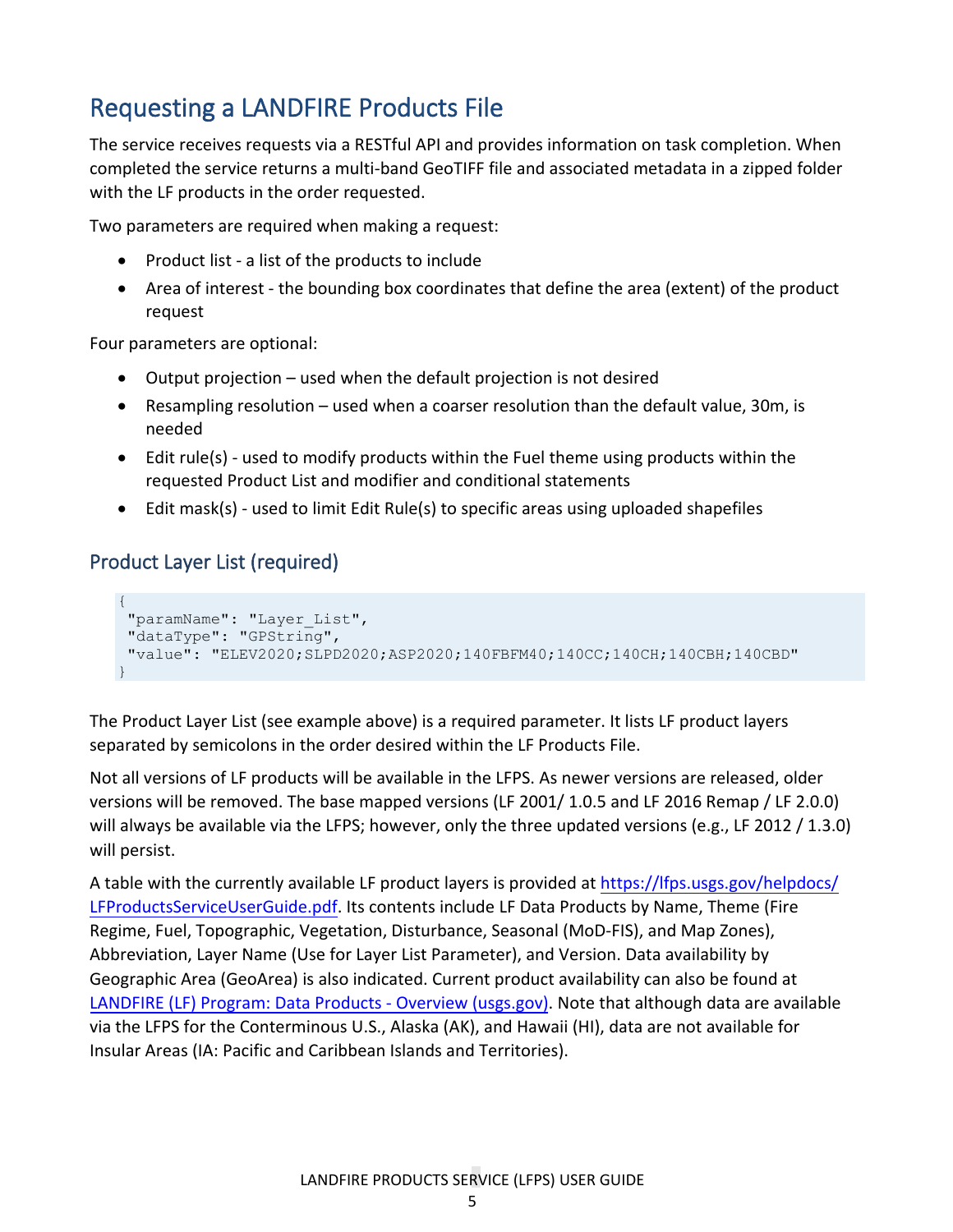#### <span id="page-6-0"></span>Area of Interest (required)

```
{
 "paramName": "Area_of_Interest",
"value": "-123.7835 41.7534 -123.6352 41.8042"
}
```
An area of interest (AOI), defined by a bounding box, is required. It is defined by latitude and longitude in decimal degrees in WGS84 that are space delimited and listed in the following order: lower left longitude, lower left latitude, upper right longitude, upper right latitude.

#### <span id="page-6-1"></span>Output Projection (optional)

{

}

```
"paramName": "Output_Projection",
 "value": 6414
}
{
 "paramName": "Output_Projection",
 "value": 
"PROJCS[\"WGS_1984_Web_Mercator_Auxiliary_Sphere\",GEOGCS[\"GCS_WGS_1984\",DATUM[\
"D_WGS_1984\",SPHEROID[\"WGS_1984\",6378137.0,298.257223563]],PRIMEM[\"Greenwich\"
,0.0],UNIT[\"Degree\",0.0174532925199433]],PROJECTION[\"Mercator_Auxiliary_Sphere\
"],PARAMETER[\"False_Easting\",0.0],PARAMETER[\"False_Northing\",0.0],PARAMETER[\"
Central Meridian\",0.0],PARAMETER[\"Standard Parallel 1\",0.0],PARAMETER[\"Auxilia
ry Sphere Type\", 0.0], UNIT[\"Meter\", 1.0]]"
```
By default, the service will return the product bundle in a localized Albers projection intended to keep the output product aligned with north and to keep the cell sizes constant.

If a different projection is desired, it can be requested using either a well-known integer ID (WKID value) or the well-known text (WKT).

#### <span id="page-6-2"></span>Resample Resolution (optional)

```
{
"paramName": "Resample_Resolution",
"dataType": "GPLong",
"value": 90
}
```
Resampling is requested when the desired resolution is coarser than the native 30m of the LF products. The valid values for this box are integers between 31 and 9999. If not used, the default value is 30m.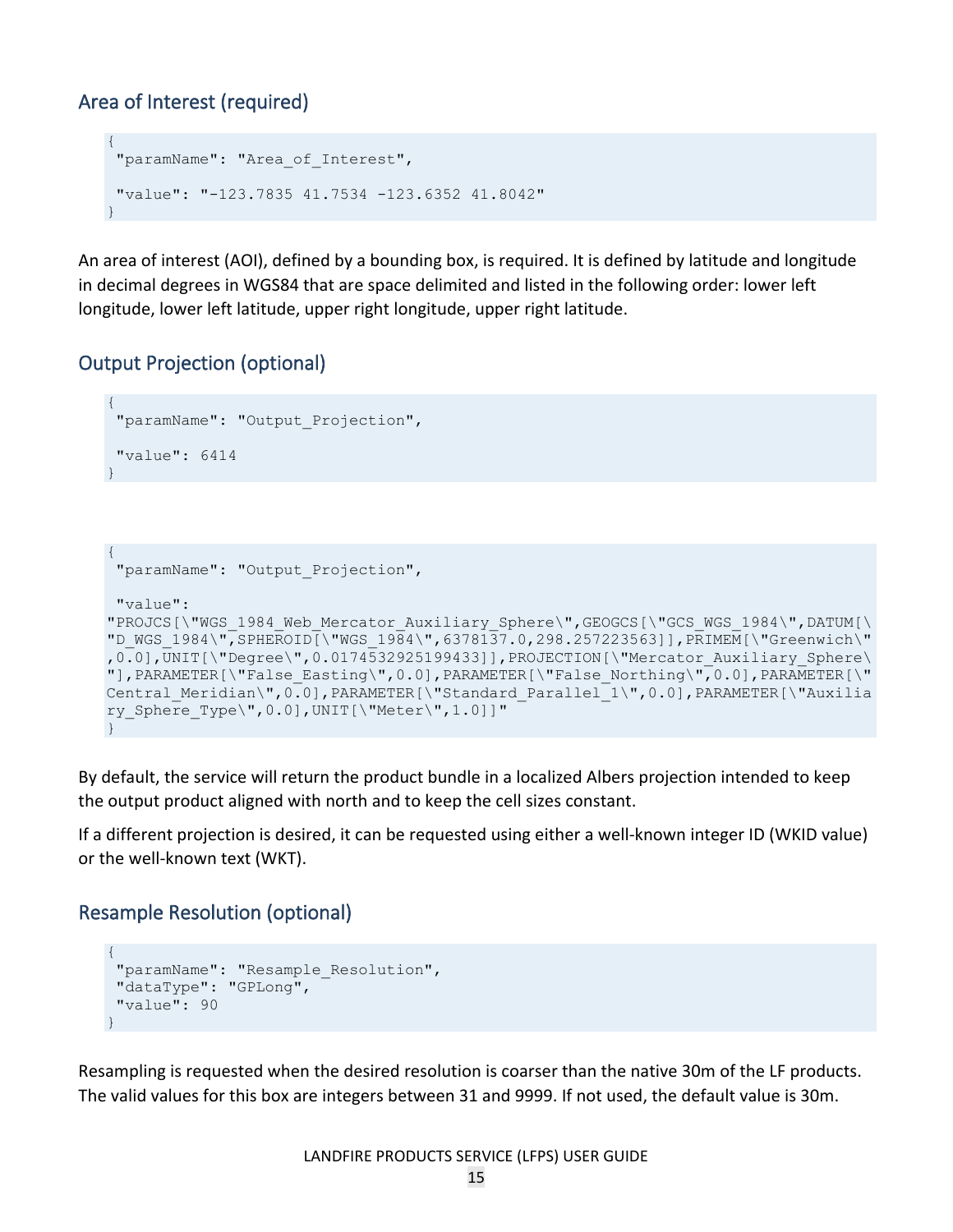Resampling is completed via nearest neighbor. See ESRI documentation if additional details on resampling methodology are required.

When resampling is requested, the resample resolution is written to the metadata file within the products file.

<MDI key="ResampleResolution">90</MDI>

#### <span id="page-7-0"></span>Edit Rule (optional)

```
{
 "paramName": "Edit_Rule",
"value": {"edit": [{
"condition": [{
 "product": "ELEV2020",
 "operator": "lt",
   "value": 500
  }],
   "change": [
    {
     "product": "140FBFM",
    "operator": "st",
    "value": 181
   },
    {
     "product": "140CBH",
    "operator": "ib",
     "value": 5
   }
  ]
}]}
}
```
When editing is requested, the edits are written to the metadata file within the products file.

<MDI

key="EditRule">{"edit":[{"condition":[{"product":"ELEV2020","operator":"lt","value":500}],"change":[{"product":" 140FBFM40","operator":"st","value":181},{"product":"140CBH","operator":"ib","value":5}]}]}</MDI>

Edit rules can be used to modify products within the Fuel theme using products within the requested Product List and modifier and conditional statements.

#### **Fuel theme products that can be modified**

| Product                          |
|----------------------------------|
| Fire Behavior Fuel Model 13      |
| Fire Behavior Fuel Model 40      |
| <b>Forest Canopy Base Height</b> |
| Forest Canopy Bulk Density       |
| <b>Forest Canopy Cover</b>       |
| Forest Canopy Height             |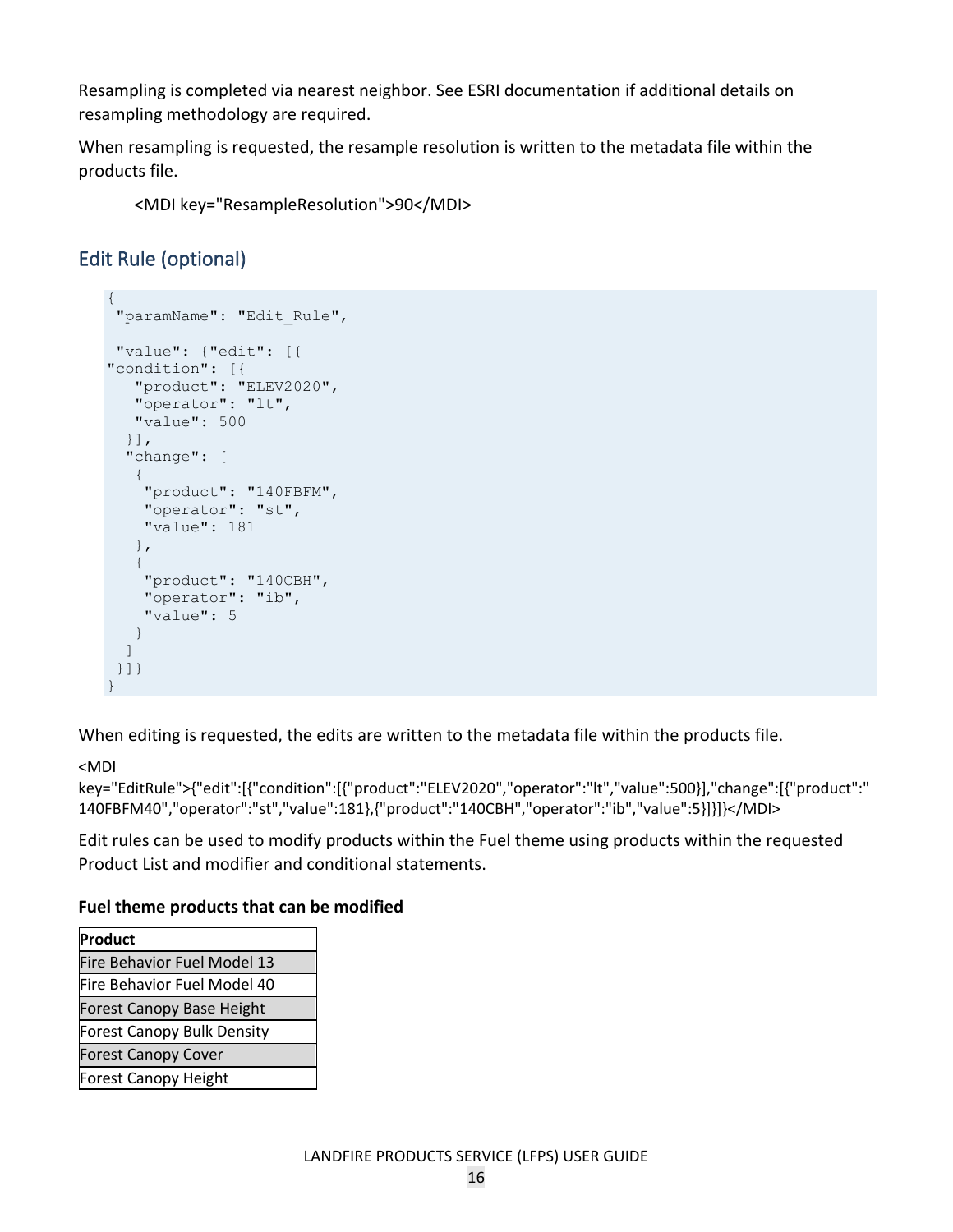- An edit rule requires three parameters "product," "operator," and "value." The "operator" is either a conditional operator or a change operator
- An edit rule can be applied across the entire output product or restricted by a mask (optional).
- Multiple conditions can exist for the same product. For example, between can be accomplished by using a combination of a greater than operator with a less than operator. However, the logical operator between all conditions within a single edit rule is AND. Thus, multiple userdefined edit rules are required to simulate a logical OR condition
- The order of individual edit rules within an array of edit rules is important. They are applied in the order they are listed
- Limits have been set on product values after editing that are based on real world values

| <b>Parameter Type</b> | Type              | <b>Description</b>                                              |  |
|-----------------------|-------------------|-----------------------------------------------------------------|--|
| Product               | String (required) | <b>LF Product</b>                                               |  |
| Operator              | String (required) | Conditional or Change Operator to create the edit rules         |  |
| Value*                | Number (required) | Value                                                           |  |
| Mask                  | String (optional) | Condition & change rules will only apply where the mask and the |  |
|                       |                   | extent intersect                                                |  |

#### **Parameters used to create edit rule(s).**

\*The CV (clear value) change operator does not require a "value."

#### **Operator Param**

The conditional operator is used to define the Product value(s) to base the changes on. Multiple conditions can exist for the same Product. For example, between can be accomplished by using a combination of a greater than operator with a less than operator. However, the logical operator between all conditions within a single edit rule is AND.

#### **Conditional Operators**

| <b>Conditional Operator</b> | <b>Description</b>                              |
|-----------------------------|-------------------------------------------------|
| EQ                          | Is equal to the specified value                 |
| <b>GE</b>                   | Is greater than or equal to the specified value |
| GT                          | Is greater than the specified value             |
|                             | Is less than or equal to the specified value    |
| LT                          | Is less than the specified value                |
| NE                          | Is not equal to                                 |

The change operator is used to define the type of change to the Product. Unlike condition operators, multiple change attributes cannot exist for the same Product in a single rule. That is, you cannot have a rule with two change operators that set the canopy cover.

#### **Change Operators**

| <b>Change Operator Description</b> |                                                                                              |  |
|------------------------------------|----------------------------------------------------------------------------------------------|--|
| <b>CM</b>                          | Clamp to a minimum $-$ if the Product value is less than the specified value, set it to that |  |
|                                    | <b>value</b>                                                                                 |  |
| $CV *$                             | Clear the value $-$ set the Product value to NO DATA (-9999)                                 |  |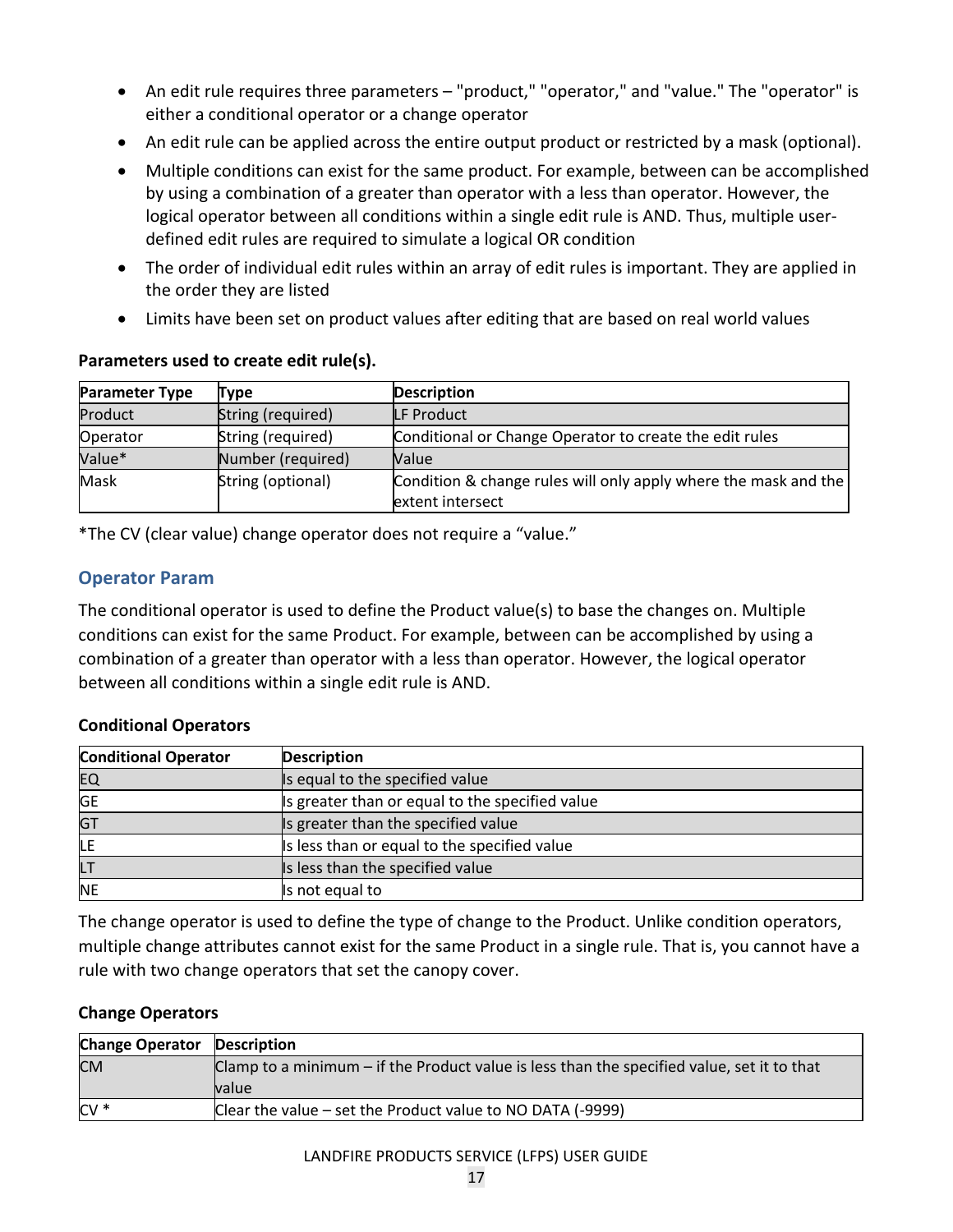| <b>Change Operator</b> | <b>Description</b>                                                                               |  |
|------------------------|--------------------------------------------------------------------------------------------------|--|
| <b>CX</b>              | Clamp to a maximum - if the Product value is greater than the specified value set it to that     |  |
| <b>DB</b>              | Decrease by – subtract the associated value from the attribute value; if the new value is out    |  |
|                        | of range, set it to the minimum value for the Product                                            |  |
| lΒ                     | Increase by $-$ add the associated value to the attribute value; if the new value is out of      |  |
|                        | range, set it to the maximum value for the Product                                               |  |
| <b>MB</b>              | Multiply by $-$ multiply the attribute value by the associated value; if the new value is out of |  |
|                        | range, set it to the maximum value for the Product                                               |  |
| $ST*$                  | Set to - Set the Product to the given value                                                      |  |

\*CV and ST are the only change operators that can be used for the fuel model product.

#### **Value Param**

The Value is used with both the conditional operator and change operator and must be numeric.

#### **Mask Param (optional)**

A Mask is used to constrain the edits to a specified extent. See the Edit Mask section for details.

#### **Product Limits**

Limits (minimum and maximum) for the following LF products will be used when editing. If an editing rule would result in a value outside of the limits, they will be clamped to the limits. For example, the edit on Canopy Cover is MB (multiply by) 3. If the starting pixel is 40%, MB 3 would result in a value of 120% which exceeds the limit of 100%. That pixel in the final product would be 100%.

#### **Value limits for Products that can be edited.**

| <b>LF Product</b>                | <b>Minimum</b> | <b>Maximum</b> |
|----------------------------------|----------------|----------------|
| Fuel Model (either 13 or 40)     |                | 255            |
| Canopy Cover (%)                 |                | 100            |
| Canopy Base Height (m*10)        |                | 1000           |
| Canopy Height (m*10)             |                | 1000           |
| Canopy Bulk Density (kg/m3 *100) |                | <b>50</b>      |

#### <span id="page-9-0"></span>Edit Mask (optional)

```
{
 "paramName": "Edit_Mask_1",
"dataType": "GPMultiValue:GPDataFile",
"value": [{"itemID": "i7bf62e3f-c044-4a57-9751-8d4ec9621a20"}]
}
```

```
{
 "paramName": "Edit_Rule",
"value": {"edit": [{
 "mask": "Edit Mask 1.shp",
  "condition": [{
   "product": "ELEV2020",
```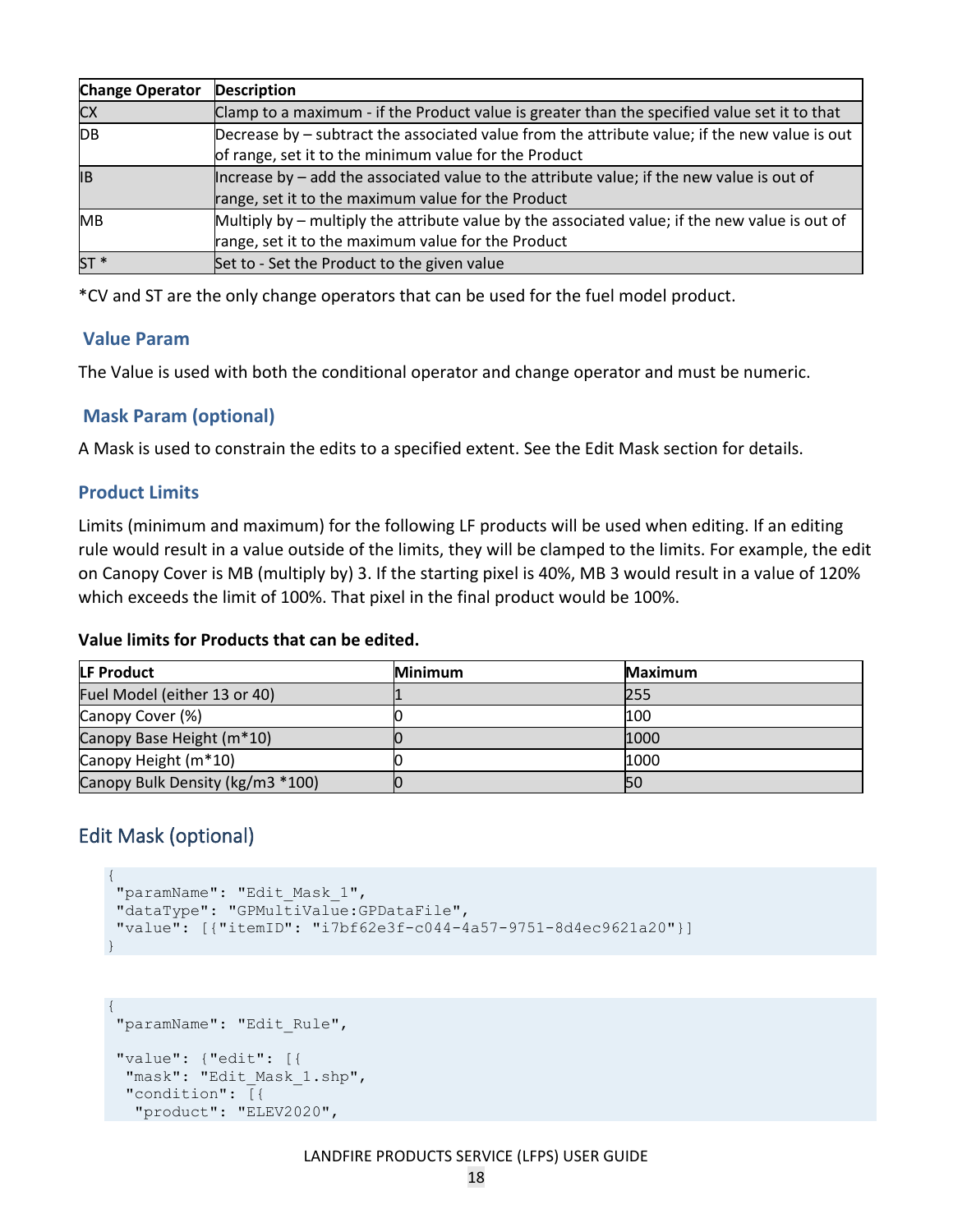```
 "operator": "lt",
     "value": 500
   }],
   "change": [
     {
      "product": "140FBFM",
     "operator": "st",
      "value": 181
    },
\left\{\begin{array}{c} \end{array}\right\} "product": "140CBH",
      "operator": "ib",
     "value": 5
    }
   ]
 }]}
}
```
Edit mask(s) can be used to limit Edit Rule(s) to specific areas using uploaded shapefiles. The "Edit Mask" is a zip container that can contain multiple shapefiles and is preloaded to the system. An ID for the zip bundle is returned. To use a shapefile for an Edit Rule, specify the "mask" field with a shape file name inside the "condition" field e.g., "condition": ["mask":"multipoly\_wgs84.shp. The mask item ID is specified in the Edit Mask input field.

To confine edits to a specific location within the AOI, shapefile(s) may be uploaded for use.

- A shapefile can be a polygon, line, or point type
- The shapefile must be compressed into a zip file
- The shapefile must comply with ESRI shapefile naming rules, no special characters, spaces, etc.
- The shapefile must have a defined projection, but the projection does not need to match that of the requested output projection or the AOI
- Users may either place multiple shapefiles into the zip file if planning to do multiple rounds of edits or each shapefile can be uploaded in separate zip files
- Currently, the size limit of a single zip file is 1MB. Anything larger will fail to upload. The size limit can be increased if needed
- Shapefiles persist on the server for 60 minutes

#### *Uploading Masks via the ArcGIS Services Directory*

- Upload the zipped shapefile(s) using the Upload subservice: <https://lfps.usgs.gov/arcgis/rest/services/LandfireProductService/GPServer/uploads/upload>
- Use the Browse button to navigate and select the zipped shapefile to be uploaded
- Select the Format in which the response will be displayed (HTML/JSON)
- Press Upload Item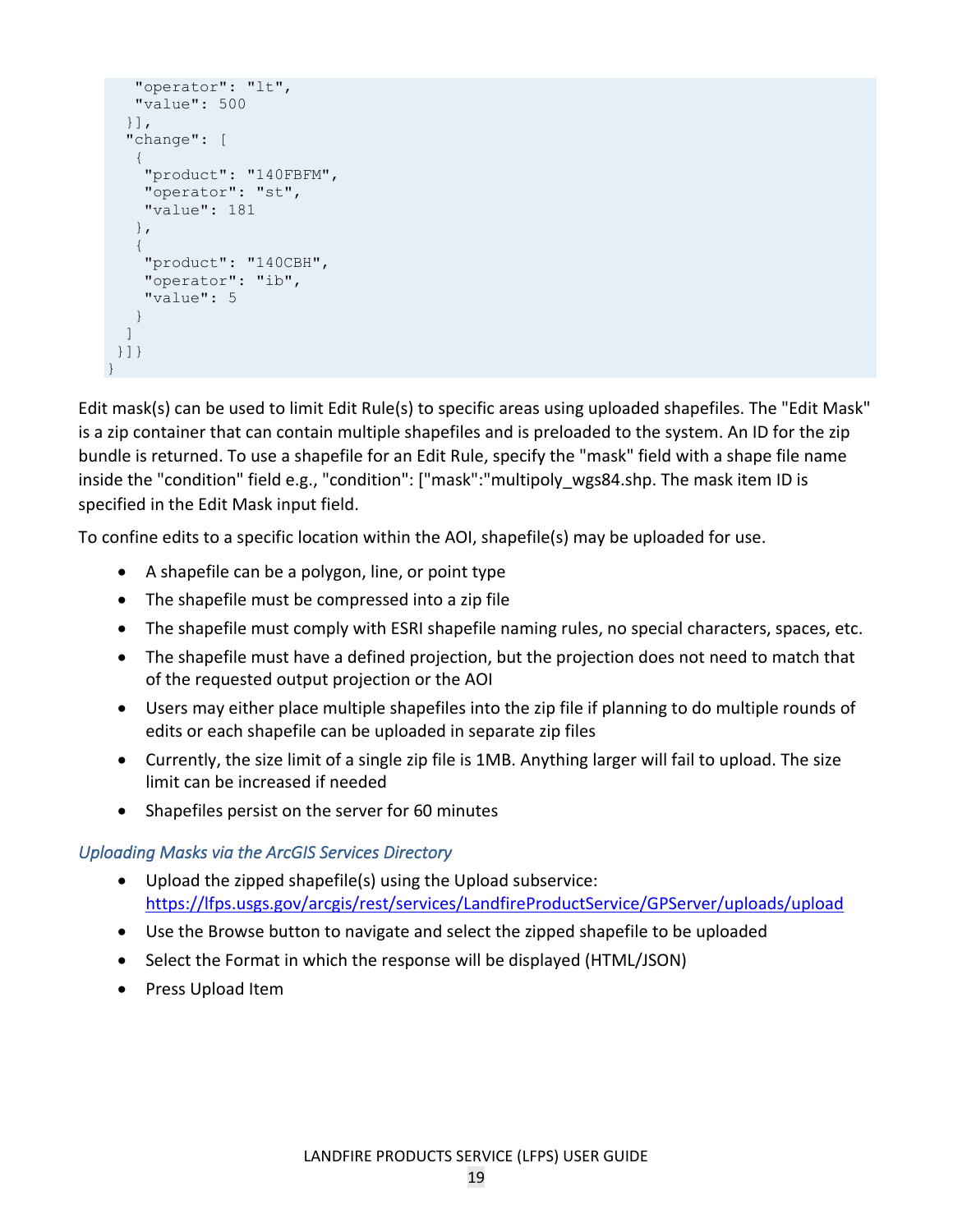#### **ArcGIS REST Services Directory**

Home > services > LandfireProductService (GPServer) > uploads > upload

#### **Upload Item:**

| File (.zip): | Edit_Mask_1.zip<br>Browse   |
|--------------|-----------------------------|
| Description: |                             |
|              |                             |
|              |                             |
|              |                             |
| Format:      | $\checkmark$<br><b>HTML</b> |
| Upload Item  | <b>HTML</b><br><b>JSON</b>  |

1. Once uploaded, the following is shown. The Item ID and Item name are required for using the mask. The Item name is required to specify which shapefile is to be used because it is possible to upload multiple shapefiles in a single zip folder.

| <b>ArcGIS REST Services Directory</b>                                  |                                       |  |  |
|------------------------------------------------------------------------|---------------------------------------|--|--|
| Home > services > LandfireProductService (GPServer) > uploads > upload |                                       |  |  |
| <b>Upload Item:</b>                                                    |                                       |  |  |
| <b>Item ID:</b>                                                        | i86176c53-68f7-427c-a47a-d68cb3746359 |  |  |
|                                                                        | Item name: Edit Mask 1.zip            |  |  |
| Date:                                                                  | 1647443021282                         |  |  |
| Description: null                                                      |                                       |  |  |
| Committed: true                                                        |                                       |  |  |
|                                                                        |                                       |  |  |

#### *Uploading Masks via a Machine to Machine (M2M) call*

Masks can be uploaded programmatically using M2M, you can call the service like this:

curl -X POST -F 'file=@C:\cygwin64\home\user\lf58556644\_us\_lf\_zones.zip' -F 'f=pjson' https://lfps.usgs.gov/arcgis/rest/services/LandfireProductService/GPServer/uploads/upload

The response will be the following, and the "itemID" and "itemName" are required for using the mask.

{"success":true,"item":{"itemID":"ic3b3101e-bc02-4f42-b26c-

fb0826c13483","itemName":"lf58556644\_us\_lf\_zones.zip","description":"sample","date":16056 23226464,"committed":true,"serviceName":"LandfireProductService.GPServer","contentType":" application/zip"}}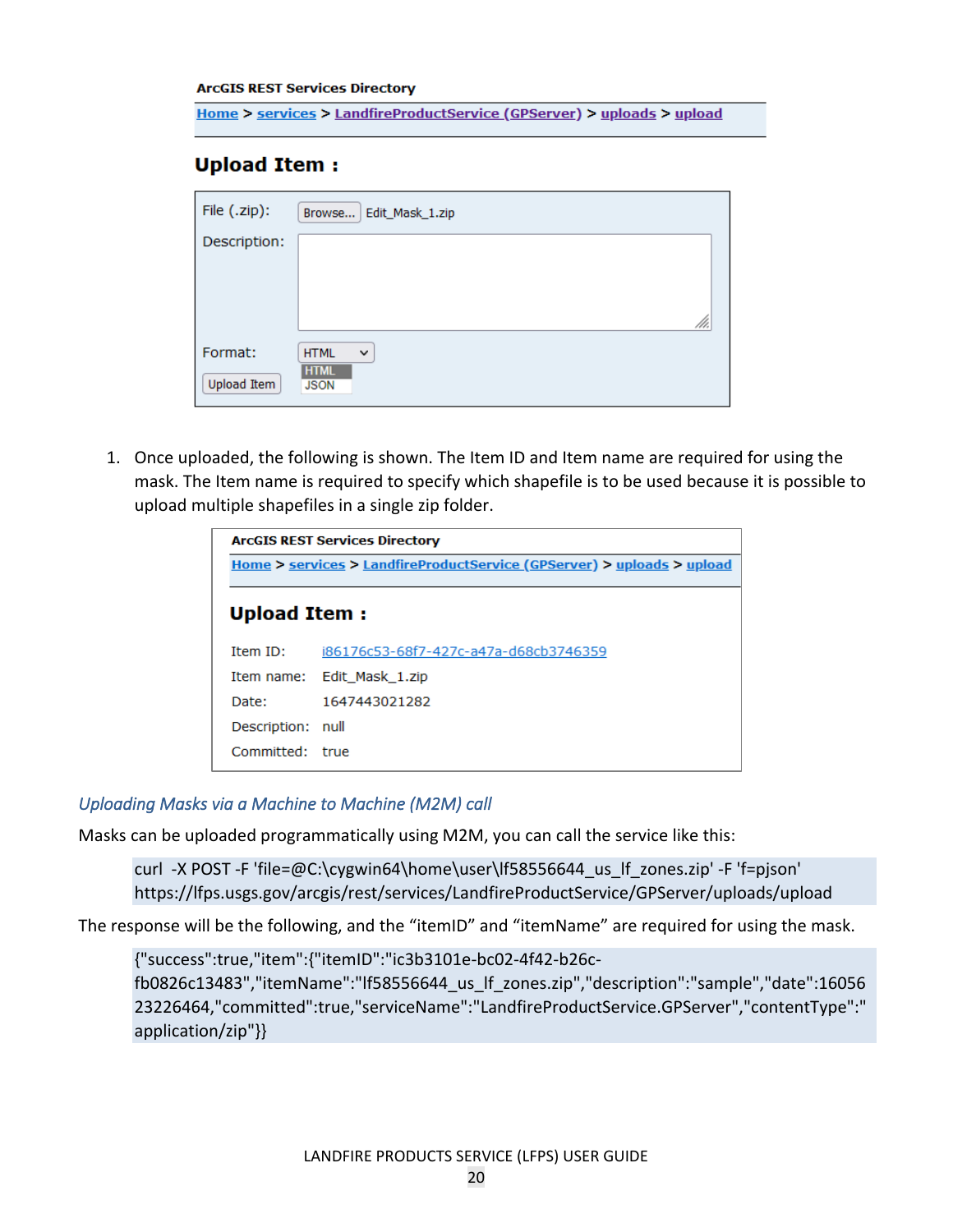#### *Using the Mask in a Request*

To use a mask:

- The Item ID (itemID) must be specified in the Edit Mask parameter
- The name of the shapefile (itemName) must be specified in your Edit Rule

{"edit":[{"mask":"Edit\_Mask1.shp","condition":[{"product":"ELEV2020","operator":"eq","value": 593}],"change":[{"product":"140CC","operator":"st","value":500},{"product":"140CH","operator" :"ib","value":50}]}]}

[{"itemID":"i7bf62e3f-c044-4a57-9751-8d4ec9621a20"}]

| Edit Rule:<br>(GPString)  | {"edit": [{"mask": "Edit Mask1.ghp", "condition":<br>[{"product":"ELEV2020","operator":"eg","value":593} ],"cha<br>nge": [{"product":"140CC", "operator":"st", "value":500},<br>{"product":"140CH","operator":"ib","value":50}]}]} |
|---------------------------|------------------------------------------------------------------------------------------------------------------------------------------------------------------------------------------------------------------------------------|
| Edit Mask:                |                                                                                                                                                                                                                                    |
| (GPMultiValue:GPDataFile) | [{"itemID":"i7bf62e3f-c044-4a57-9751-8d4ec9621a20"}]                                                                                                                                                                               |
|                           |                                                                                                                                                                                                                                    |
| Format:                   | <b>HTML</b><br>$\checkmark$                                                                                                                                                                                                        |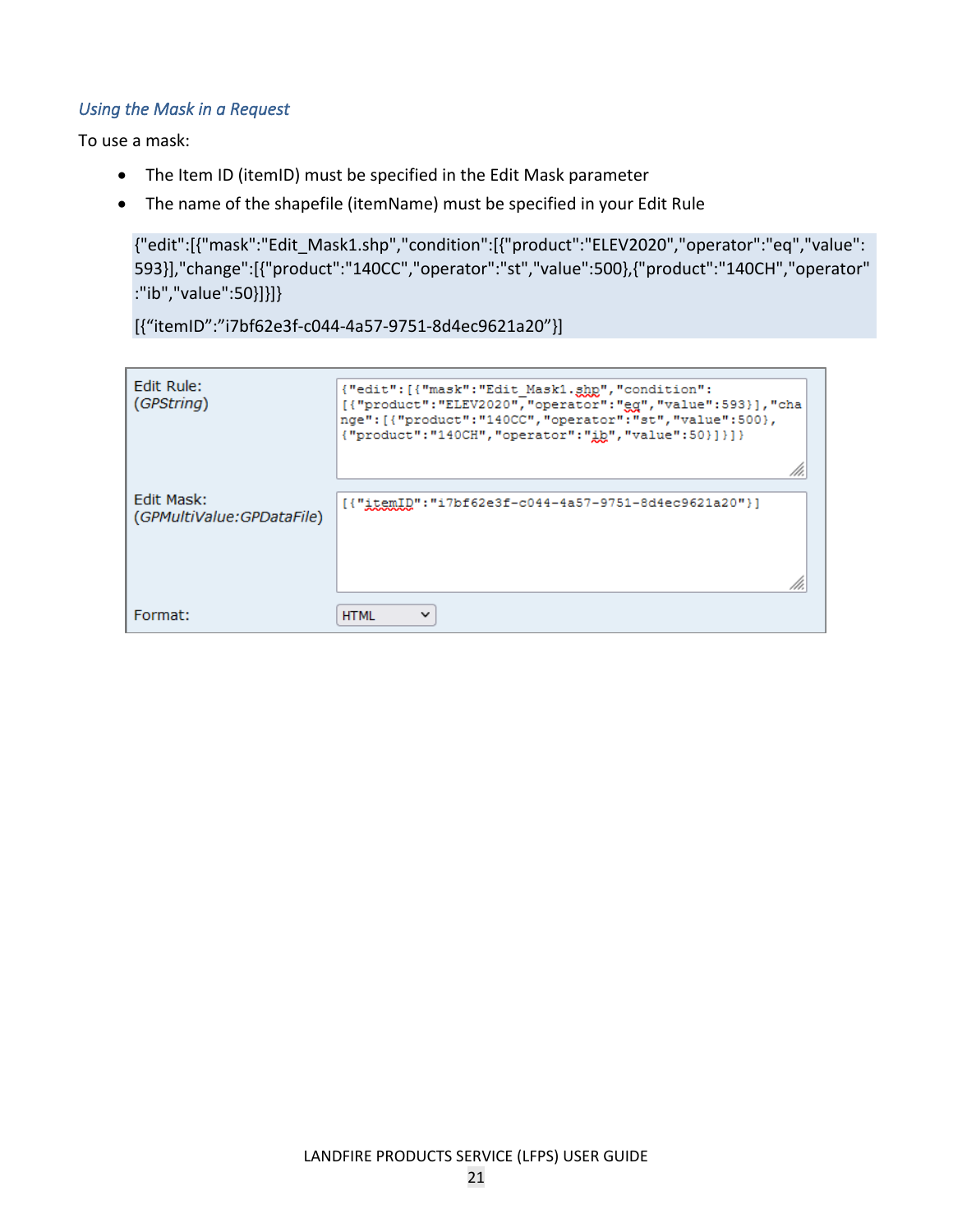## <span id="page-13-0"></span>Retrieving a LANDFIRE Products File

The system checks the status of each request every 15 seconds and once the order has completed processing, a link is shared for the user to download the products bundle.

Once successfully created, the LF product file can be retrieved via a unique URL.

```
{
 "paramName": "Output_File",
 "dataType": "GPDataFile",
"value": {"url": 
"https://lfps.usgs.gov/arcgis/rest/directories/arcgisjobs/LandfireProductService_g
pserver/je1f82c5b127a40b9aeb5356d9972d69f/scratch/
je1f82c5b127a40b9aeb5356d9972d69f.zip"}
}
```
The files are returned in the compressed file "<Job ID>.zip." The zip file contains both the GeoTIFF and associated metadata in the following files:

- <Job ID>.tfw
- <Job ID>.tif
- <Job ID>.tif.aux.xml
- Once completed, the product file remains available for 60 minutes. If not retrieved in time, a "404 – File" or "directory not found" will be returned and it will need to be requested again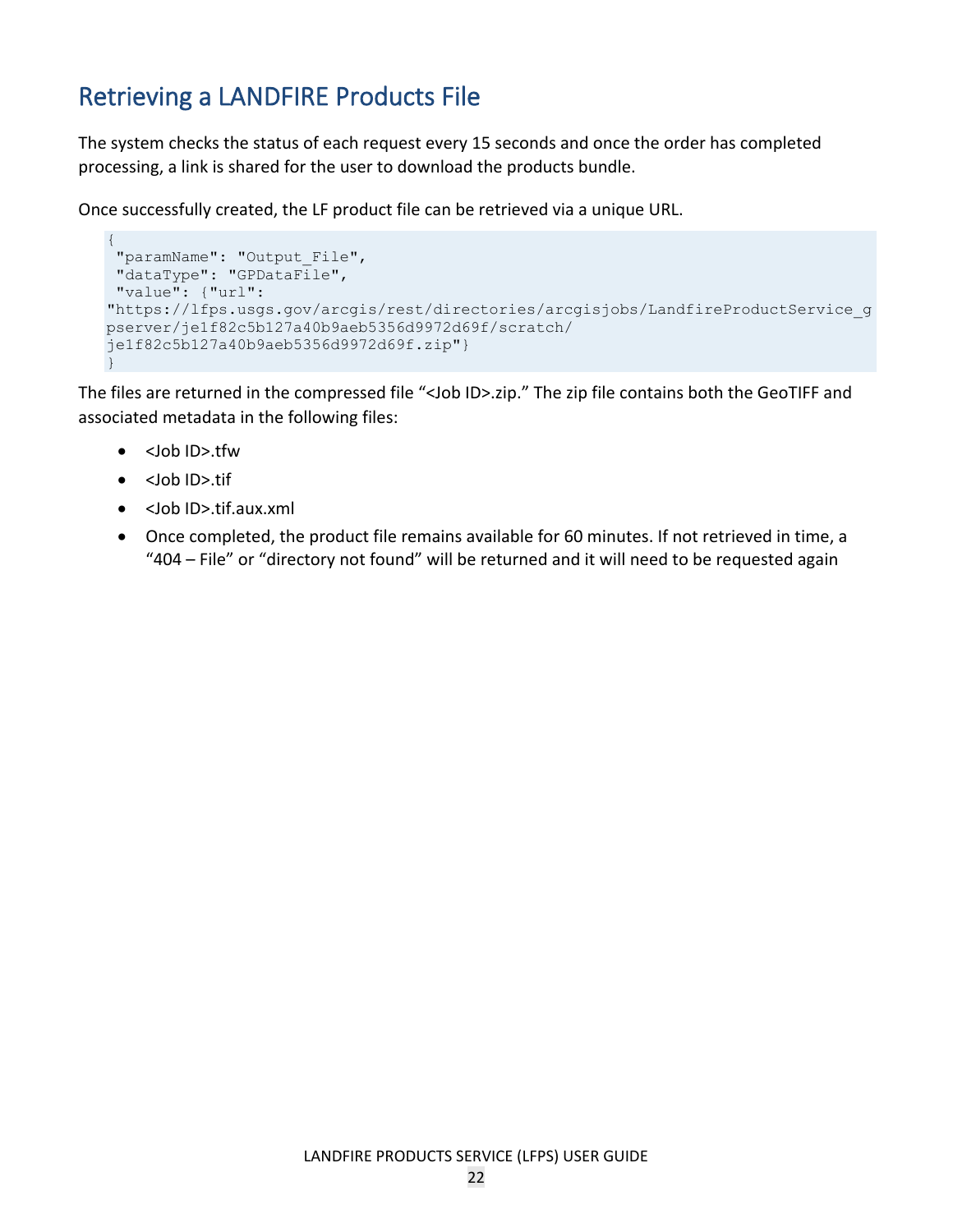## <span id="page-14-0"></span>**Messaging**

After the service has received a request, a series of messages are presented. These include messages on the status of the process and error messages.

#### <span id="page-14-1"></span>Examples of the Informative Messages

- esriJobMessageTypeInformative: Submitted
- esriJobMessageTypeInformative: Executing...
- esriJobMessageTypeInformative: Executing (LandfireProductService): <request string>
- esriJobMessageTypeInformative: Start Time: Tue May 04 15:31:07 2021
- esriJobMessageTypeInformative: Executing (LcpClip): <request string>
- esriJobMessageTypeInformative: Running script LcpClip...
- esriJobMessageTypeInformative: AOI: <requested AOI>
- esriJobMessageTypeInformative: Entering DetermineRegion()
- esriJobMessageTypeInformative: region: <Region of the AOI>
- esriJobMessageTypeInformative: Exiting DetermineRegion()
- esriJobMessageTypeInformative: <First product in the Layer List>
- esriJobMessageTypeInformative: Entering getISinfo2()
- esriJobMessageTypeInformative: layername: D:\services\_mosaicdatasets\landfire.gdb\mUS\_SLP2016
- esriJobMessageTypeInformative: Exiting getISinfo2()
- esriJobMessageTypeInformative: <Next product in the Layer List, repeated until all are listed>
- esriJobMessageTypeInformative: No output projection passed in
- esriJobMessageTypeInformative: Entering CreateLocalProjection()
- esriJobMessageTypeInformative: local projection string: <Projection text string>
- esriJobMessageTypeInformative: Exiting CreateLocalProjection()
- esriJobMessageTypeInformative: Start creating lGeoTIFF
- esriJobMessageTypeInformative: Start creating GeoTIFF
- esriJobMessageTypeInformative: Finished creating GeoTIFFesriJobMessageTypeInformative: Start editing GeoTIFF
- esriJobMessageTypeInformative: Edit Round: 1
- esriJobMessageTypeInformative: Finished editing GeoTIFF
- esriJobMessageTypeInformative: Start zipping of files
- esriJobMessageTypeInformative: All files zipped successfully.
- esriJobMessageTypeInformative: Job Finished
- esriJobMessageTypeInformative: Completed script LcpClip...
- esriJobMessageTypeInformative: Succeeded at Mon May 03 16:27:17 2021 (Elapsed Time: 52.75 seconds)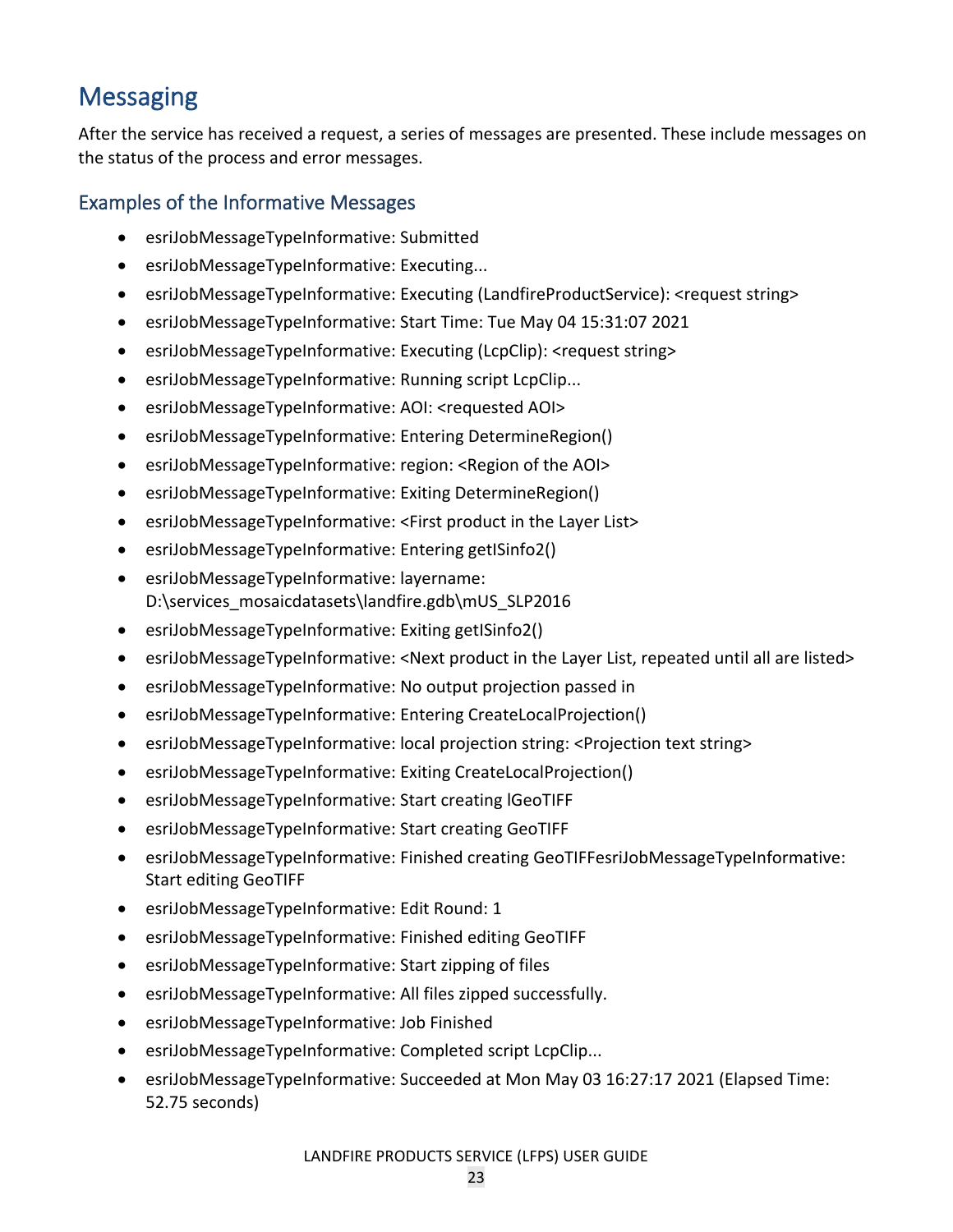#### <span id="page-15-0"></span>Examples of Error Messages

- *esriJobMessageTypeError*: ERROR 000735: Layer List: Value is required
- Layer List is missing
- esriJobMessageTypeError: ERROR: Invalid products: <Product>
- Due to a typo, or LF product not available for the AOI requested
- *esriJobMessageTypeError*: ERROR 000735: Area of Interest: Value is required
- AOI list is missing
- esriJobMessageTypeError: ERROR: Input AOI did not fall within AK, HI, or CONUS
- AOI extent is fully outside of data areas
- *esriJobMessageTypeInformative*: ERROR: list index out of range
- Incomplete AOI (this error message indicates no products exist for the area requested)
- esriJobMessageTypeInformative: ERROR: Point: Input value is not numeric
- AOI has non-numeric characters in the list
- esriJobMessageTypeError: ERROR 000854: The value is out of the range. Values must be > 30 and <= 9999
- Requested an invalid resample resolution
- *esriJobMessageTypeError*: ERROR 999999: Error executing function. the input is not a geographic or projected coordinate system
- Used an invalid WKID
- *esriJobMessageTypeError*: Error in accessing environment <outputCoordinateSystem>
- Used an invalid WKT
- esriJobMessageTypeError: JSON ERROR: Invalid JSON
- Incorrectly coded Edit Rule
- esriJobMessageTypeError: Shapefile ERROR: No zip files were found. Zip doesn't exist: 'D:\arcgisserver\directories\arcgissystem\arcgisuploads\services\LandfireProductService.GPSer ver\ibc1be833-ba24-4919-852d-35c79814da8d\Edit mask 1.zip'
	- $\circ$  Zip file error, it is no longer available or there are non-allowed characters in the zip folder name or the shapefile name
- esriJobMessageTypeError: JSON Mask ERROR: No mask attribute in json was found even though zip files were uploaded
	- o The "mask" param was not included in the Edit Rule.
- esriJobMessageTypeError: Failed to execute (LcpClip)
- esriJobMessageTypeError: Failed to execute (LandfireProductService)
- esriJobMessageTypeInformative: Failed at Mon May 03 16:44:51 2021 (Elapsed Time: 13.94 seconds)
- esriJobMessageTypeError: Failed
- *esriJobMessageTypeError*: ERROR: compositing products into single GeoTIFF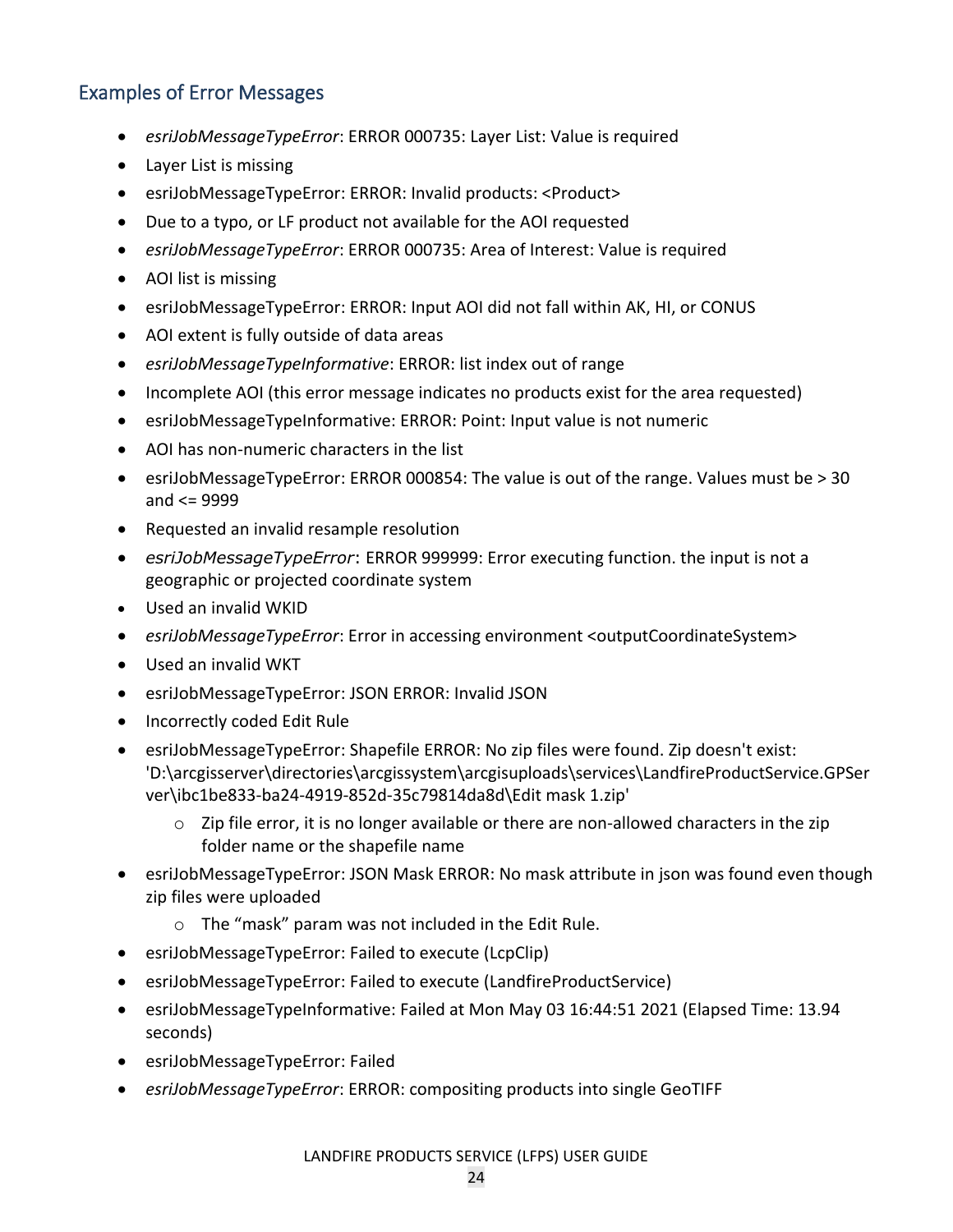- *esriJobMessageTypeError*: ERROR: Resampling GeoTIFF
- *esriJobMessageTypeError*: ERROR: Input AOI is out of range. Valid range is -188, 18, -66, 72
	- o AOI requested does not fall within the range where products exist
- *esriJobMessageTypeError*: ERROR: Not modifiable product: <list of non-Surface and Canopy products will appear here>